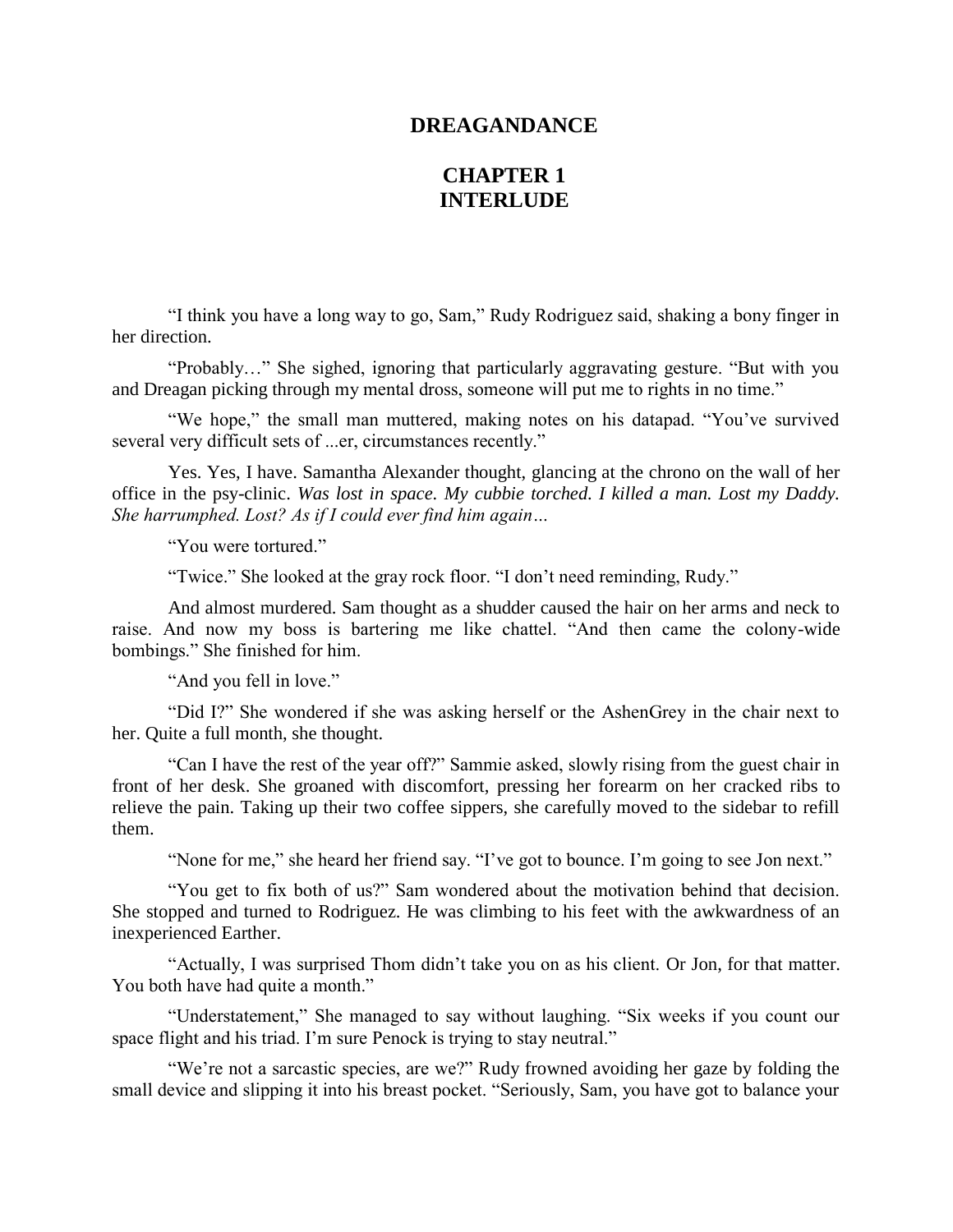contradictory need for alone time and your hyperactive need to fix everyone in this clinic. Heck. You want to fix every person in this city."

"If I only could…" she sighed.

"So here's your homework assignment: Design your balance using any of the seven Osaka models. Be sure you add a little structure. And I'm telling Jon and Thom that I ordered you to do exactly this: Balance your inner hermit with your paladin instincts, Samantha. Session over-- No wait! I wanted to ask you about Todd Abrams' funeral."

"Not much to tell, really. Dan'l, Jon, and I attended with a few jacks from his crew. The Chaplin at the water reclamation facility said a few nice words, and then they slid Todd in the dehydrator." She moved to her desk and leaned on its edge. "Dreagan stayed pretty stoic through the whole procedure, and later, he and I went alone to donate Todd's ashes to the air plant."

"And you?"

"I only met Todd three or four times. He seemed like a nice kid."

"Yet *another* death?" Rudy sighed watching her closely.

Samantha nodded, looking into his dark eyes. "This one's not on my conscience."

"That's not what I mean." Rudy said with a gentle smile. "And you know it. Okay. Fine. Session over."

"You're sure this time?" She teased, touching her 'puter monitor to bring up her personal calendar.

"Can we meet again tomorrow?" he asked, stepping toward the door.

"If you can catch me during dinner. My world is still insanely busy."

"That's an understatement. How about 6 o'clock?"

"God willing…" Sam sighed, looking at her monitor from an obtuse angle. "Yeah, that's open, so it's a date." She lowered her voice and added, "Did you get that, Ezra?"

"I didn't hear your last." Rudy said as the words *I got it, Sammie*, flashed briefly across Sam's monitor.

She turned back to the Master psychiatrist, smiling and replied, "I'm sorry. Did I mumble? I said it's a date."



Rudy had hardly stepped out of her office when Samantha heard Ezra quietly ask if he could speak to her. She drew a deep breath, feeling a bit impatient.

"Close the door first, please," she replied, moving to the comfort of the familiar chair behind her big wooden desk. "Okay, Bright Boy, what's on your mind?"

"I thought you should know there's been more trouble in Genni Colony."

"Now what?"

"*Right Now News* reports the discovery of a bomb that failed to detonate near a sizeable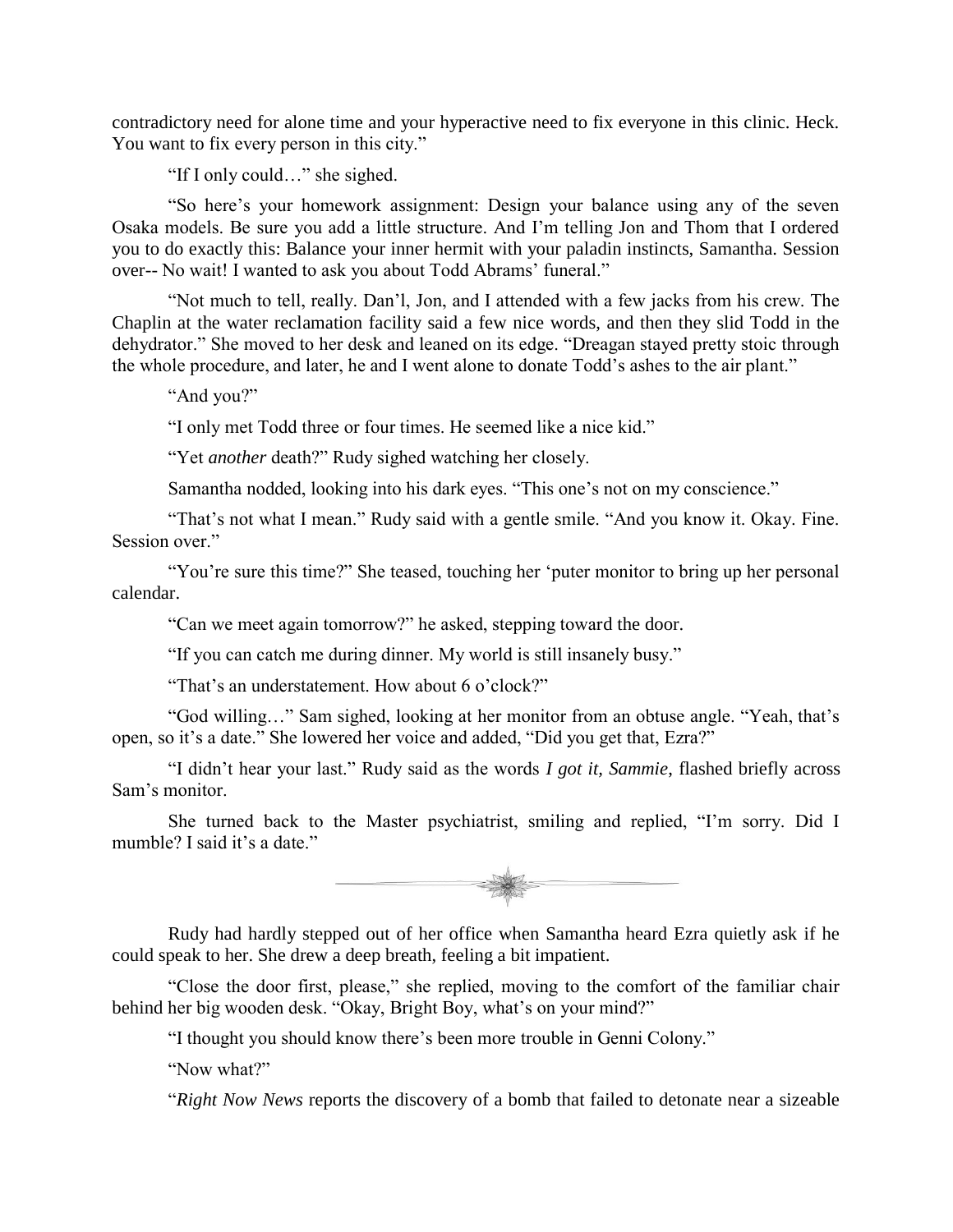water shipment at the Genni spaceport. They described it as professionally manufactured. They're sweeping for others."

"Tell me more."

"Nothing else, yet. But here in Proteus, there's another media story of looting in some lower sections of the city. Security has logged another three new reports of altercations between miners and some of their homeless guests down in the ice mine dorms."

"Only three?" She sighed, leaning back in her chair and taking up her sipper. "What's being done to avoid more unrest?"

"The Reverend Billy Jackson has announced that he and some of his key staff will be taking up residence there in a few hours," Ezra reported evenly, and Sam found herself listening to the character of the AI's audio tones.

"He's a good man," Sam remarked after a sip of cinnamon coffee.

"That's what Jonnie said."

"Has Patric heard from JourneyGrey Nikatta?"

"JourneyGrey Nikatta Ozaki left Patric a message that Genni is ready for 100 homeless if we can transport them." Ezra reported. "People interested in permanent housing and employment will get first priority. They hope to host more as they make arrangements to house our homeless."

"Must they be on legal work visas?"

"He didn't say. Do you want to comm him? Or to talk to Patric?"

"What's Patric doing now?" Sam asked, mentally switching gears. *Again*.

"He's facilitating the 4 PM group session in the  $2<sup>nd</sup>$ -floor conference room."

"No, don't disturb him now. Would you please page Damian for me?"

Moments later, Damian Renolds stuck his young blond head in through the now open door, his fair cheeks brightly colored. The teen's breath came in big gulps. Sam wondered where he had come running from, as she waved him into her office.

"I have a little reconnaissance mission for you, apprentice," she began as the teen stepped up to her desk. "Go over to Dreagan's place – you can decide on what pretext – and get a head count of the homeless living there. I'm concerned that Jessica may be overwhelmed. Discreetly observe as much as you can, help when you can, and when you return, report to me. And bring Master Jack with you. The three of us will discuss what  $-$  if anything  $-$  can be done to help."

"Does Dr. Dreagan know we're doing this?" the teen quickly asked. "How long should I observe?"

"No, Dreagan doesn't know. As to how long? Hmmm… Stay through the meal and into the evening. Don't stay the night. Any other questions?"

Youthful eyes gleamed as he shook his head. *Ready for adventure*, Sam thought.

"Okay, then. Get moving, steward."

After Damian had disappeared from her doorway, Samantha whispered, "Ezra, close the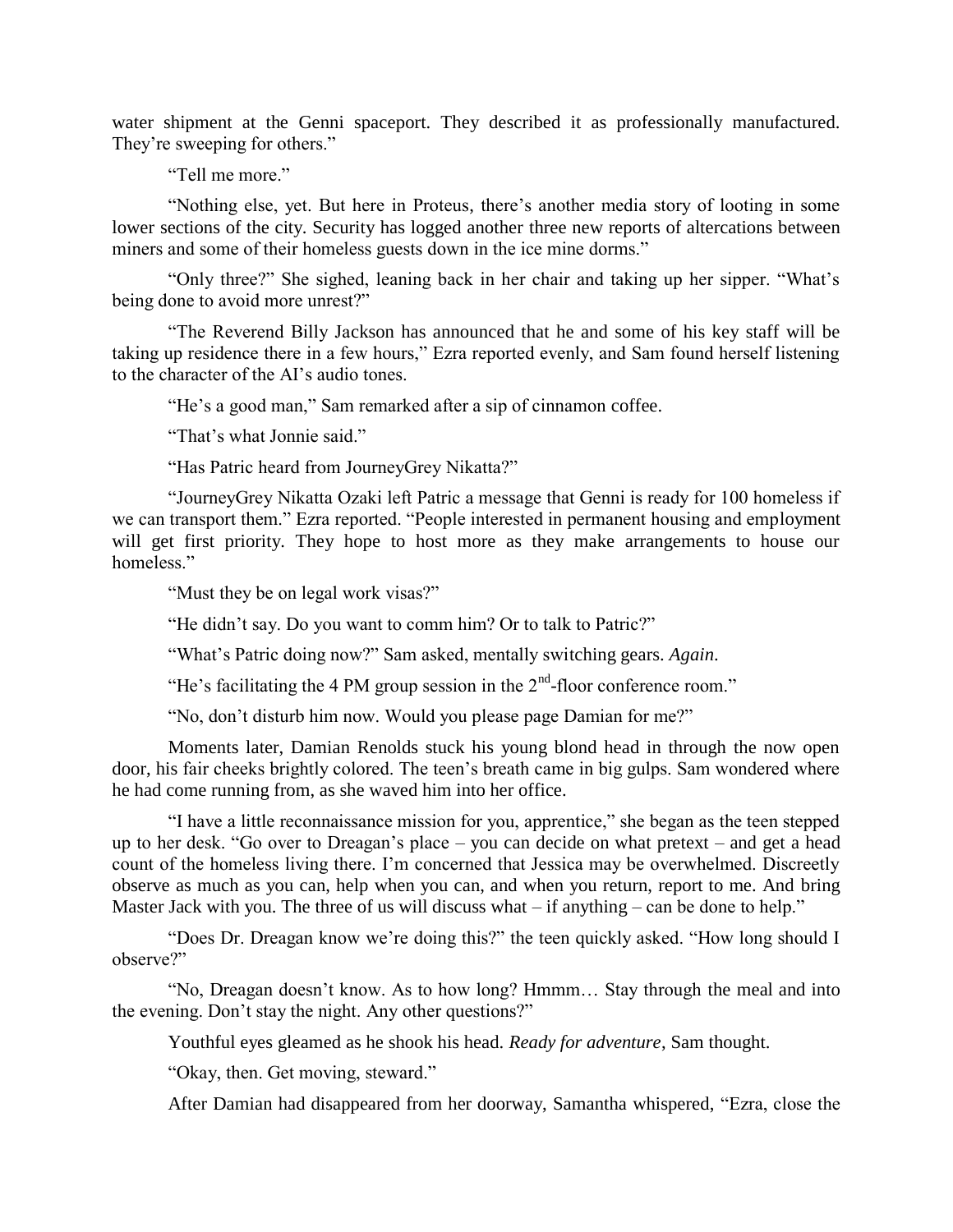door and comm Master Miner Fitzhugh. No video, please."

A moment later the voice of Luna's chief of ice mining operations came through her 'puter's speakers.

"Good to hear from ya, lass. What's yer pleasure?"

"Master Fitz, I was wondering if you've seen any ice surveys from around that Genni colony?"

"I wish!" He laughed, but that ended in a sigh. "What's on your mind, Grey?"

"Just following a hunch."

"Well, if you can get me permission, I'll have my two best surveyors ready to have a good look around for you."

"You mean for you!"

"That too. I'm up to my eyebrows, AshenGrey. Anything else I can do for you?"

"Yes. Please be safe, old friend. I'll get back to you *if* I can get permission, or if I uncover any survey intel."

"Thanks. Fitz, out."

Samantha shifted in her familiar, comfortable office chair and returned her calendar to today's appointments.

"Sam, Master Jack for you," Ezra announced.

"Yes, Jack?" she called, closing her eyes against the headache her session with Rudy had created in her.

"Mistress, did you commandeer that rascal of an apprentice again?"

"Which one? You have three." She chuckled but quickly continued. "Yes, Damian's on an errand for me. Let me guess. He neglected to tell *me* he was in the middle of something for you?"

"Again." Service Master Jack Timmons sighed, and she knew that sigh. In her memory, Samantha heard an old professor drone on about keeping the *Greens* happy being the key to any successful venture.

"I am truly sorry, Master Jack," she quickly said. "I could try to recall him."

"No. That's alright." He sounded tired. "I'm beginning to agree with you and Patric: He's a better Grey than a Green."

"But, he's a great Green, thanks to you, so let's leave him Green for a while longer." Sam drew a breath and then changed the subject. "Any news on those relief supplies that Finland promised?"

"They were scheduled to *cat* from Southern India at 0400 hours local time, and that should put them in orbit by dinner tomorrow and in NewPort by late tomorrow night." Voices sounded in the background, and Sam heard her chief housekeeper and steward mutter under his breath. Then he asked. "Anything else, Mistress?"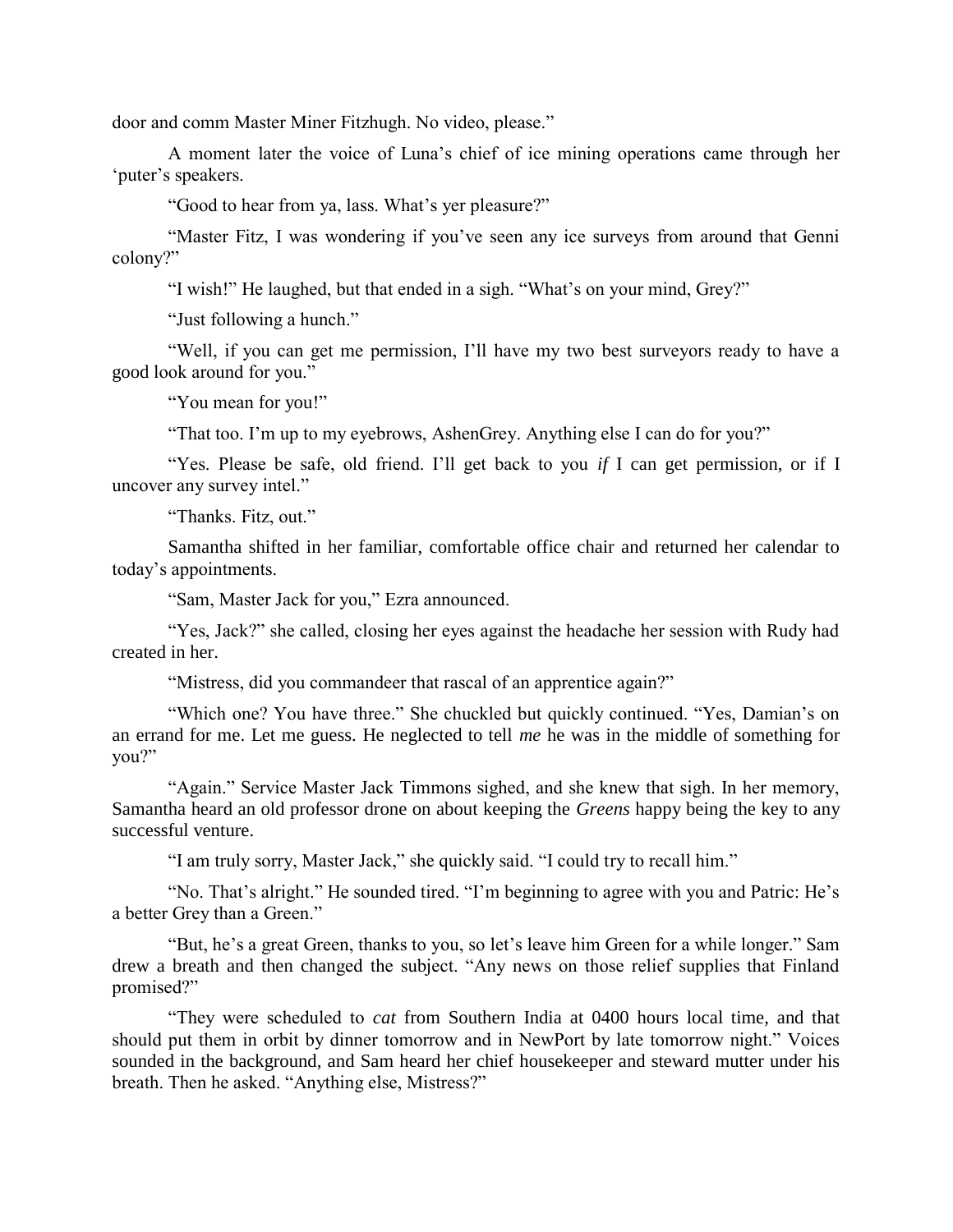"You're doing an incredible job, Jack. You have my heart-felt thanks. When Damian gets back, we'll three get together to discuss what he's discovered. I'll probably want to loan a few Greens to Dreagan's household staff, if you can spare them."

"I'll try to have a few available. Just let me know."



Samantha's appointment calendar said that Jonathan Dreagan was scheduled in for the last hour of her official day. She knew that with some luck they could enjoy about half of their evening meal together before someone would insist on interrupting them. Nevertheless, she happily anticipated any time the two of them could share.

When her office door slid open, Dreagan did not appear, but instead, a young darkskinned woman with startlingly blue eyes stood in the doorway, holding a folded metal structure at her side.

"How can I help you?" Sam asked, as the woman stepped in.

"My name is Angela Bewell, and today my services are a gift to you from Jon Dreagan," she replied in a soft and soothing voice. "I'm a masseuse."

"Please, come in." Sam rose from her comfortable chair, quickly deciding where the woman could set up the portable table she carried.

"Doctor Dreagan said you were still pretty bruised and banged up." She began tentatively.

"That I am, but you're very welcome to do whatever you can."



After a leisurely stroll through Mallory's Arboretum, Samantha briskly walked the rest of the way to Dreagan's mansion. Entering through the front, she slowed her pace as she made her way down the spiral ramp, enjoying the various vases and sculptures that rested in lighted alcoves along the way.

At the base of the slope, the green robot, Pal, rolled up to greet her and quietly asked if she required anything. At Sam's request, Pal escorted her past the entertainment room full of mostly sleeping people, down a few corridors and into Jon Dreagan's bedroom.

"Please, stay with me, Pal," she said, starting to unfasten her grey p-suit. "In a few minutes, I'll need an escort to the hot tub."

"Yes, mistress."

After shedding her tunic and tights, she deposited her underthings in the appropriate receptacle, found the bathrobe she'd been borrowing, and used the 'fresher.

"Where's Dreagan?" Sam asked the small unit as she came out of the lavish facility.

"Star says he's having a beer with his crew. They're in Ops."

"Thank you. Please, lead the way to the spa."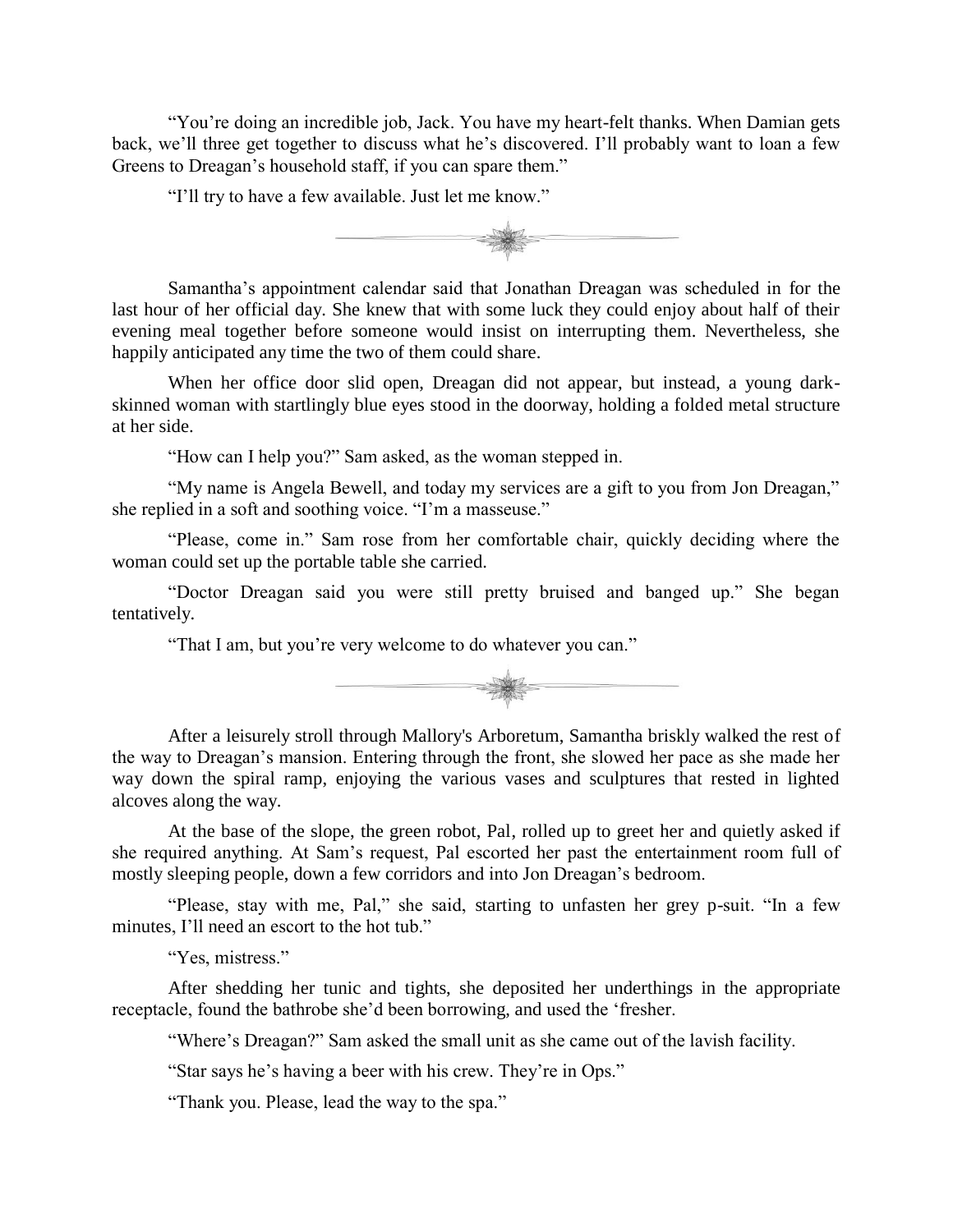"Jessica asks if you'd like a bite to eat," Pal remarked as it turned to the door.

"Please tell her *no, thank you*."

A little more than an hour later, Samantha climbed gingerly into Jon Dreagan's big empty bed and called the lights down to one-sixteenth. With a sigh, she sunk into the mattress and quickly went to sleep.



A sharp pain in her wrist brought Sam out of a deep sleep to find the bedroom lights up slightly and Jon Dreagan settling beside her in the bed. The pull on her wrist happened again, and she started to move her arm only to find a stitch snagging on the bedspread. Shifting that arm clear of the cloth, she brought it protectively to her chest.

"Problem?" whispered the man next to her.

"Hello, dear one" she muttered. "No problem. Do you have any kisses to share?"

The bed lurched again, and gentle lips found hers.



"Sammie? Doctor Dreagan for you," Ezra said quietly into her silent office, interrupting Sam's review of the Dreagan Corporation's Colonial Constitution.

"Hello, Jon," she called, checking the chrono. *Will this day ever end?* She thought.

"Samantha, I just finished an official comm with Ambassador Izumihara. He'd like to get together on next First Day to begin negotiations to incorporate Genni into our colonial community."

"That's good news."

"Yes. I want you there in your official capacity, AshenGrey," he said, and Sam could hear Ron Nichols' voice in the background, saying something about imperatives.

"And I shall be, Founder. Where is the meeting, and has a planetside delegation been invited?"

"Of course. Lindsey is drafting the invitation to Prime Minister Sakurai and also to the principals at Nippon-Nubo Corporation."

"Sounds like a good plan," Samantha muttered, starting to add the meeting into her computer's schedule. "Include Thomas Penock, please."

"As you wish."

"Thank you, Founder," Sammie said mentally chuckling at his words. "And where is this meeting?"

"Izumihara wants it to be in Genni colony." His voice sounded uncertain, hesitant.

"That would be my choice, too," she said strongly, wanting to assure him.

"Then I will see that it is in Genni. Had lunch?"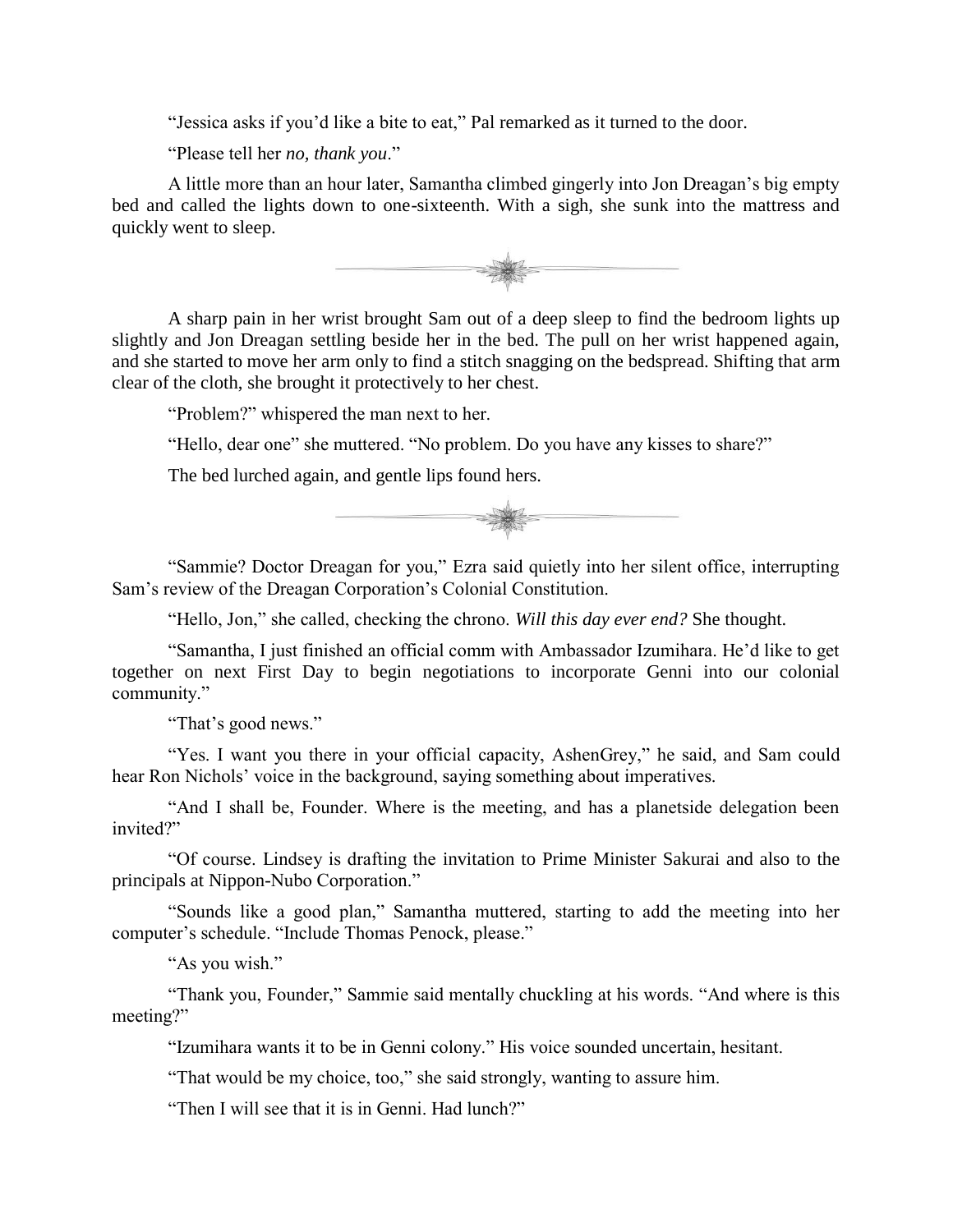"Just finishing."

"All right. See you this evening."



"Sweetie, did ya authorize Star to send anyone out after the lunar scooter's wreckage?" Dan'l asked, his face animated in the monitor on Samantha's office desk.

"No. I. Did. Not." *Why would Star want it salvaged?* Sam chuckled at the annoyed frown on her old friend -- her *new* father's face. "No, I can't take the credit for that one, old dear. What's happened?"

"Seems a two-man detail was dispatched to collect the remains of that prototype. Seems Jon forgot it was still out there." She could see an uncommon mess in his electronics shop behind him and felt sad for him. "My best guess: Star authorized it."

"Have you and Jon talked any more about Star's new abilities?"

"Some, but not here" Dan'l grumbled, glancing off screen. "I'm keeping an open mind."

"Good to hear," Samantha said with a heartfelt grin for him. "Someone's pounding on my door. I've got to go."

"We've got to get together soon, Sweetie."

"I'd really like that, but I'm just so swamped right now…"

"I heard. Jon's complained that even *he* has to make an appointment just to see ya." Dan'l grinned. "Let's have dinner. Soon."

"Soonest," she agreed, tapping her console to toggle the door open. "Love you!"

"You know I do!" he responded with their familiar childhood repartee. "Bye, Sweetie."

Patric stepped into Samantha's office, followed by Damian who carried an overloaded tray of sandwiches with chips and salads. The Master Steward came in last, wearing his "inscrutable" face, and he palmed the door closed behind him. He moved to the sidebar to refresh Sam's drink with his usual empathic efficiency while Damian set out the food.

Samantha regretted that this meeting would have to occur over dinner, but that was the way of it, and would be for a while longer, she reminded herself.

She suddenly shuddered, but controlled it before they could see her disquiet. Sam realized that she just wanted to be alone.



The bay that surrounded *The DreaganStar Project* was closed tight and sealed against the lunar vacuum beyond it when Samantha arrived a few minutes before 1900 hours. The fatigue within her clamored for this day to end, and she found the moon's usually rejuvenating light gravity pulling at every muscle. The buildings that formed a semi-circle around the five-story vessel looked much better than when Sam had seen them thirty-some hours earlier. Debris had been cleared or sorted in piles for recycling. One such large pile was all that remained of Hugo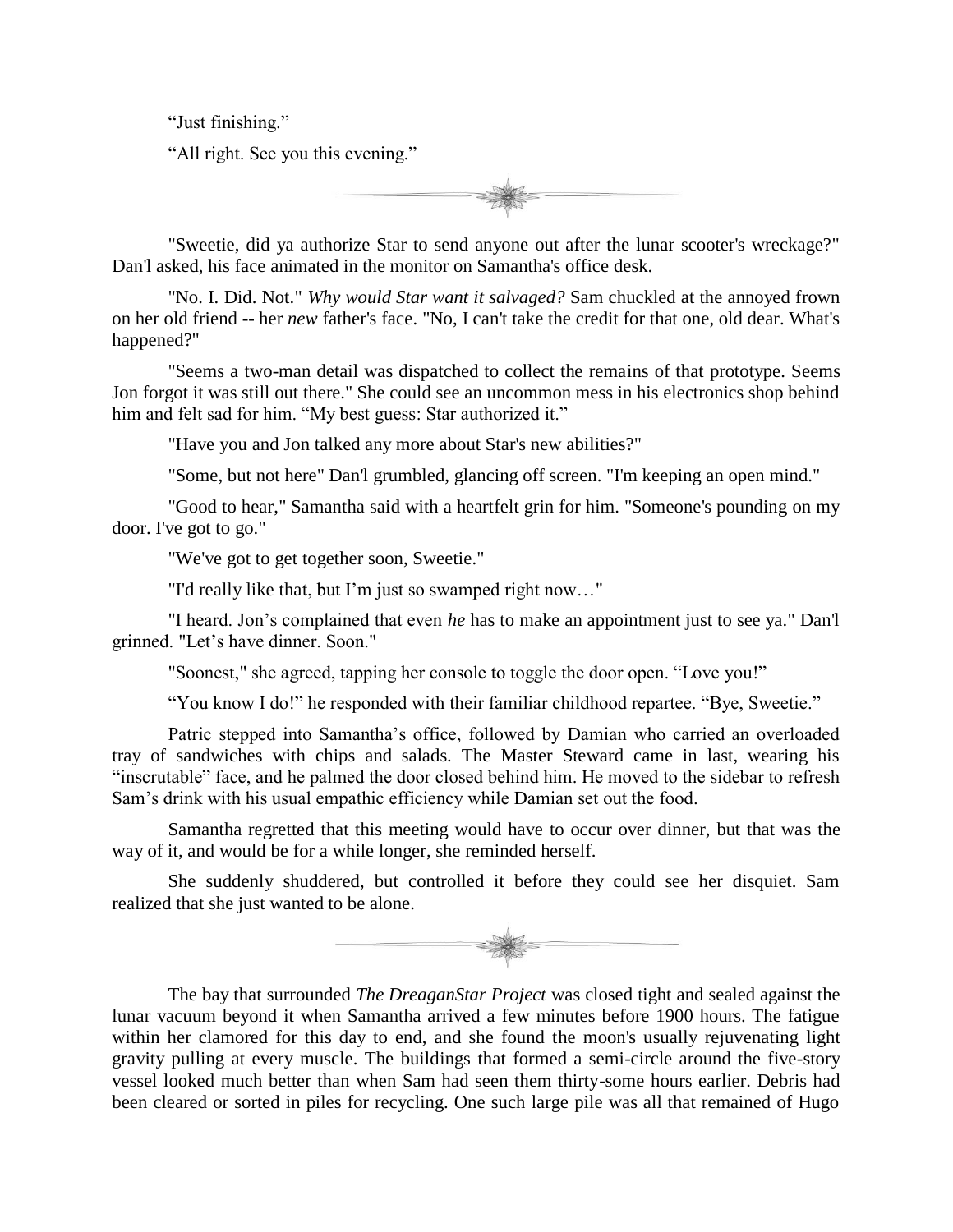Higgins' supply hutch, and Sam found herself wondering how the little man had dealt with his "kingdom" being blown up or burned down.

Samantha saw no one as she made her way to Star's tripod base, figuring that Dreagan had dismissed his workers after another eleven-hour day, as he'd mentioned. Most homes and offices needed repair throughout the higher levels of the colony. Patric Hensen, Joel Brogan, and Taylor Roberts had moved temporarily into Samantha's cubby on the condition that only Patric was allowed in her second bedroom - the room housed Ezra's hardware. No one knew who or what Ezra was, except Patric. Sam wanted it to stay that way.

"Welcome, AshenGrey Alexander," Star's voice whispered into her bubblehead, and she looked up at the 5-story, crystal-like vessel. "Thank you for coming, but please, don't bother coming on board. I'd like you elsewhere."

"All right, Star," Samantha said, intrigued by her summons. "I brought the bucket you asked for. Where do you want it?"

"To your left, behind Operations. You will find an airlock. Go through it. Jonnie is there, waiting for you."

Sam began moving in that direction, while asking, "Are you going to tell me why you asked me here?"

"Not yet," the computerized being quietly said.

"Patience, my dear psychologist," Jon Dreagan said over her suit's comm. "This…er, this… AI won't tell me either."

Samantha was tempted to correct his terminology, thinking *we're dealing with a lot more than a machine here*, but she kept silent. Instead, she asked Star if Ezra was hooked into this, *whatever this was*.

"Yes, Mistress," the male voice responded. "Star says your vitals are running a bit on the high side."

"I'm surprised," she muttered, spying the hatch, and the white p-suited figure next to it, some fifty meters ahead of her. "I would have bet they would be as low as my energy levels."

"Another long day?" Dreagan asked, white p-suit turning toward her.

Looking around, Samantha located an escape route, just in case this was an imposter in that white p-suit. Finding two reasonable escape routes, she felt no better. Sweating, she recognized several places where another person could wait in ambush. Mentally Sam chided herself about such unreasonable thoughts while noting her racing heartbeat.

"Dreagan, please lift your left foot," Sam called, feeling suspicious, although her usual instinctual alarms had stayed quiet.

The white p-suit's left foot came up briefly, but she still felt strange about this.

*What was Star up to?* Sam wondered, squelching a feeling if hypervigilance.

"You're paranoid, 'Mantha," he said as she approached.

She spell-gestured W*hy*? using his newer variations of her Trade's hand alphabet, while the white figure stood motionless in the gray dust.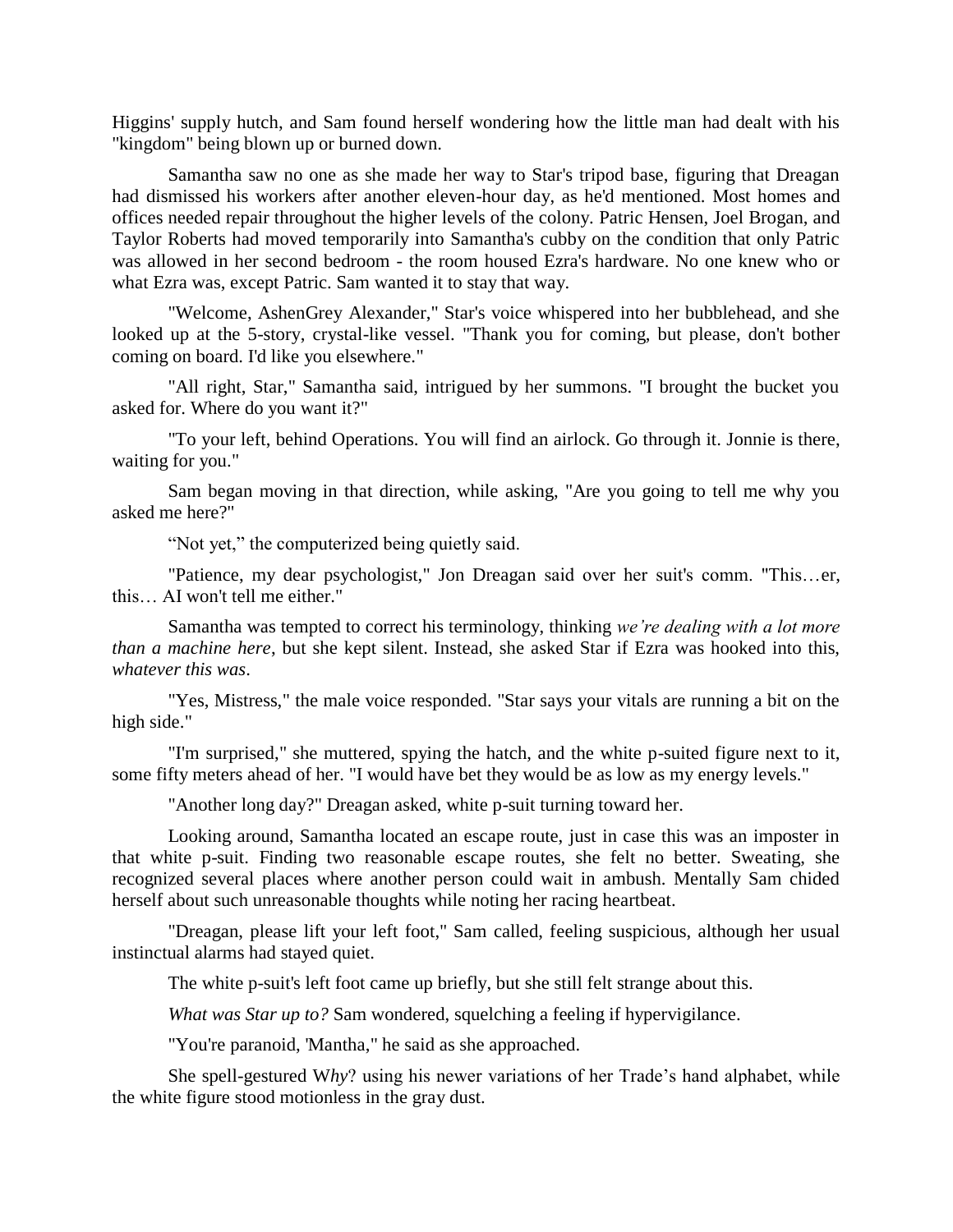"Because," was all Dreagan said, after a shrug.

"Jonnie, would you please go through the airlock and walk over to the outside of my bay?" Star asked, and Samantha watched the white suit move into the hatch. "Psyche, when you get there, please do the same."

As Sam stepped through the airlock and into the light gray moonscape beyond Star's bay, Dreagan came up to her, touched his helmet to hers, hands on her shoulders, and smiled affectionately.

"Let's make this brief, "he said with an affectionate squeeze of her shoulders, a gesture that Samantha gave in return, smiling. "You are tired."

"Very tired. What now, Star?"

"Jon, over to your right you'll see the remains of your lunar scooter--"

"So, that's what you did with it!" Dreagan laughed, releasing Sam, and moved toward the mangled silver wreckage.

"Go with him, please, AshenGrey," Star said gently, so Sam did, content to let the starship guide her to whatever Star wanted. Samantha just wished that this would be brief and uneventful. She felt vulnerable and unsafe outside the protection of Star's dome.

Stepping next to Dreagan, Sam stared down at the twisted metal that had been his threetracked scooter. Before them in the gray dust, the wreckage looked much like it had the last time Samantha had seen it. Then she realized the shine of the metal was gone. The wheel forks were missing, she saw on closer inspection. So were the handlebars. Only a pile of what might have been those pieces melted down, remained, gleaming in the dirt close to where the handlebars should have been.

"Psyche? Would you move 1.2 meters to your left, and then set your bucket down?" Star asked, and Samantha glanced at Dreagan.

He shrugged, then nodded, so she carefully did as the computer had instructed. Or she thought she had.

"No, Grey," Star sighed a long-suffering sigh. "Lay the bucket on its side in the sand, so that the mouth is right next to that puddle of gelatinous azole."

"The what?" Sam stifled a laugh.

"That silver stuff," Dreagan muttered, kicking a loose rock with his boot.

Samantha repositioned it the way Star directed, and then she looked back over her shoulder at the big vessel. Dreagan, Sam noticed, wore a tired scowl within his bubblehead. She became uneasy about his attitude toward this new life form.

"How's this?" she asked, making sure that the ship's external sensors and cameras could see what she had done.

"Fine. Thank you," was Star's reply.

"Star, would you please make a video of this for me?" Samantha asked, glancing at Dreagan, who had not moved from his spot.

"As you wish. Jon, you will find the mini-backhoe just--"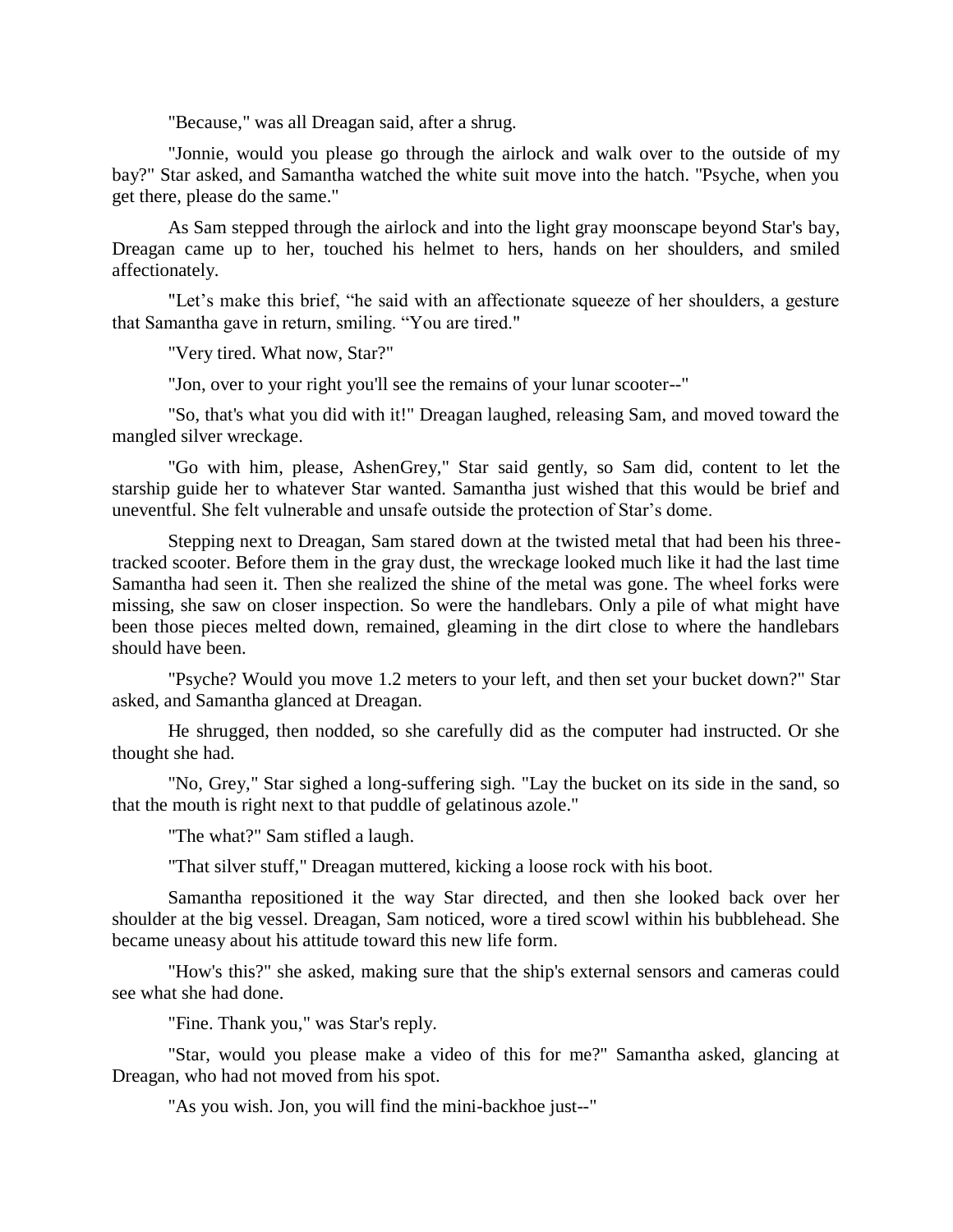"I know where it is," he said, irritation in his voice.

"Please, move it next to the scooter's wreckage for me," Star said softly, and the scowl deepened on his face.

Dreagan did not move. Samantha counted a ten-beat, but he remained in place.

"Dreagan," she said after a moment. "Please, do this."

"Why bother?" he muttered. "I, for one, think this has gone damn far enough."

"Jonnie," Star responded in her child's voice. "Please?"

"What harm will it do, Jon?" Sam gently asked, afraid he'd offend Star and cause some kind of irreparable damage to this fragile relationship that had been developing between the two beings.

"This is..." He began, and then stopped, but Samantha had heard the frustration building in his deep voice.

"What, Jon?" she challenged. "Look, man. Something important is about to happen. You can spare about fifteen minutes of your time for Star."

"I have better things to do with my goddamn time," Dreagan barked, sounding like a spoiled child.

Not wanting to speak for fear of insulting the two enlightened computers on the comm, Samantha began hand-talking at Dreagan: *These two are asking us to perform a burial.*

Dreagan studied the signals soberly and then shook his head in disbelief. Samantha signed: *Could be the first ET contact.*

He laughed but did not move. Samantha swore under her breath and then pointed him toward the backhoe. He remained motionless, almost defiant, and her temper rose. Her Grey Masters were right, she had to admit: Dreagan could not be relied on to handle a first contact without supervision.

"JourneyGrey!" Samantha growled, projecting the controlling *Voice*. "Do as Star says. Now! Move it, before you're an apprentice!"

"'Mantha..." he sighed with a weakness in his protest and posture that told her that he would probably obey her next order.

"JourneyGrey! Do it!" Samantha barked like a drill sergeant.

Startled, Dreagan blinked and then moved toward the small digging device. Sam smiled, glad HazeGrey Thomas Penock had taught her the *Irresistible Voice* technique.

"What else can I do for you, Star?" she asked gently, watching Dreagan's white p-suit as he mounted the compact machine.

"Look in the bucket, please," Star said.

Sam did. This gelatinous azole was much shinier than the stuff she had found in that ice mine and had placed inside of Ezra. It slowly flowed across the dusty dark moon's surface and into the polysteel bucket.

"It's moving along quite well, about 66 percent done," Samantha told Star while Dreagan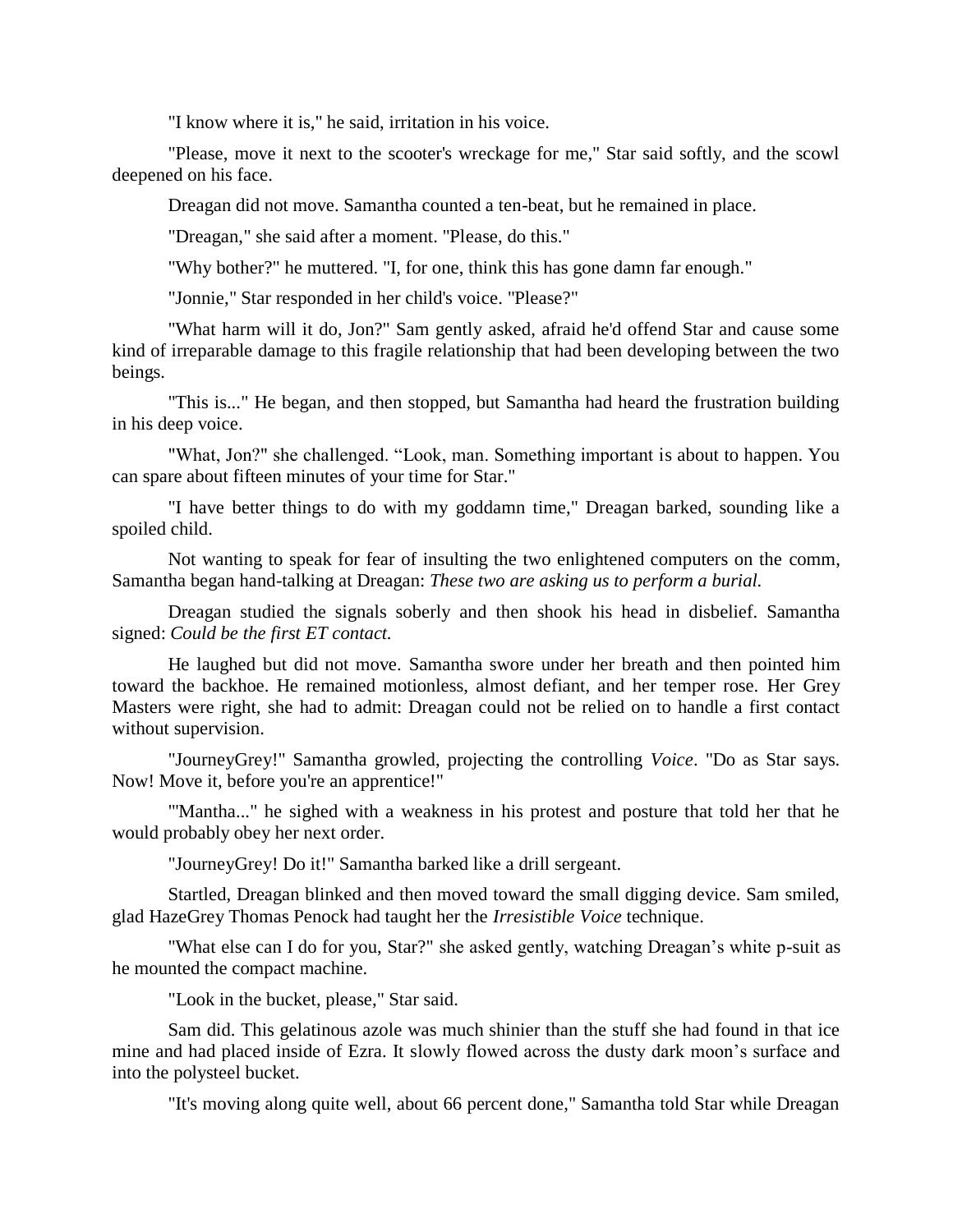climbed into the small operator's cage that was walled off from the rest of the backhoe. "What do you want me to do with it once it's all in here?"

"I'll tell you later," Star said. "Jonnie, would you please bring that rig right alongside the scooter."

"That way we won't have to move it far," Sam remarked as Dreagan maneuvered the little backhoe parallel to the wrecked vehicle. "Did you know, JourneyGrey, that one sign of intelligence in a species is ritual disposal of their dead?"

"I didn't know," he muttered tentatively, working the controls. "So, we're burying it. Is that it, Star?"

"I understand that humans traditionally bury their dead," she said in an even tone. "The recycling of bodily fluids done here on Luna seems to be an exception, but with that example, it makes sense to collect my petraluna first."

With a snort, Dreagan began digging a grave for his lunar scooter.



As the apprentice ice miner disappeared into the corridor beyond her office door, Samantha toggled the in-house comm, glad that yet another long day had officially come to an end. All she wanted now was a quiet dinner, hopefully with Dreagan, maybe alone, and some time to stare at an inane video or read a romance novel. Patric's voice acknowledged the comm.

"My calendar says that's the last client for today," she said, saving filed information in her 'puter.

"Sorry, Mistress," Patric said with no hint of remorse. "I had to give you one more appointment. He's been waiting for almost an hour. He's on his way up."

"Oh, Pat! No!" she growled, annoyed and tired, and overextended.

The office door dilated open with its usual swishing sound to disclose Dan'l Girdner's irresistible grin.

"Never mind, JourneyGrey," Sam laughed with relief and toggled the comm closed.

"You're a hard one to see," he said, strolling in.

"I don't plan it that way," Samantha laughed, delighted to see him.

Skirting the desk, Sammie leaped into his arms, joyful of their customary greeting. Dan'l kept the embrace longer than usual, and she stayed with him, despite her complaining cracked ribs. When he finally released her, he grinned, brushing at his eyes while flopping casually into one of the two green chairs in front of the desk.

"Dana said I should talk to you ASAP," he began running a nervous hand across his mouth.

"You both should have talked to me a long time ago," she said, failing to sound as stern as she'd wanted. "Want something wet?"

"Whatever you're having. Your mother said the best thing to do was to tell you to ask me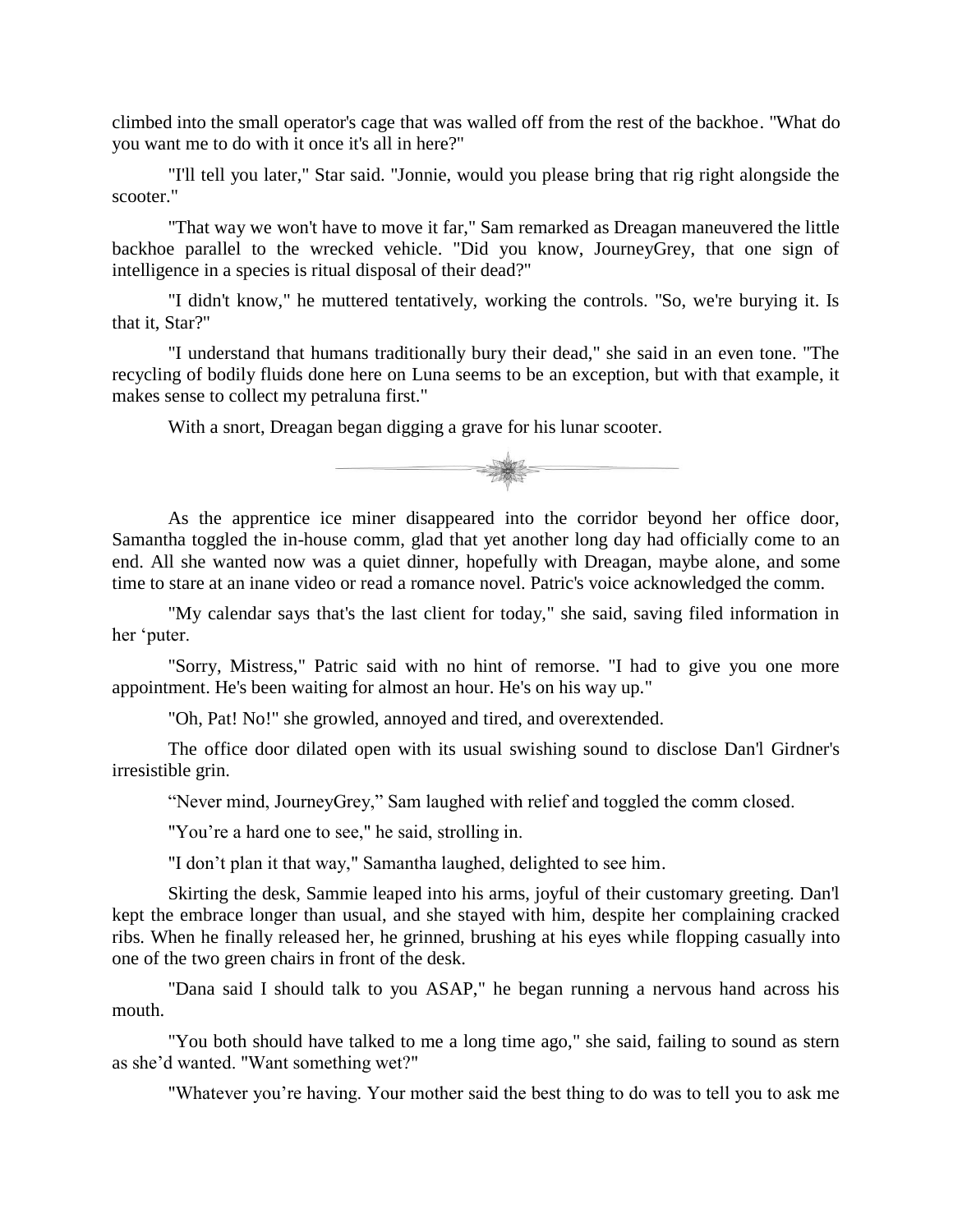anything you wanted to know."

"Sounds smart," she muttered, moving to the wet-bar, in deep thought. "Okay. First: How was I conceived?"

"Artificial insemination."

Samantha almost dropped her sipper cup, but then she recovered from his quick, blunt reply and tapped the still-hot coffee urn.

"So, I'm not something some gene splicers rigged up?" She asked, pouring him a cup of cinnamon coffee.

"We didn't trust them." Came another blunt reply.

"Okay. Where?" She demanded, handing a sipper to him.

"Thanks. In Billings. A private practitioner's office." Dan'l frowned, and she felt unusually uncomfortable. Sammie hadn't meant to be unkind or to bring up bad memories. "You don't know her, and anyway, she's long dead, now."

She drew a deep breath. "And the big question. Why?"

"HA! I think you need to specify, darlin' daughter."

"Okay. Two whys. One, why you and not... Daddy?"

"Because Jacob had had himself sterilized years before they met. He and Dana had tried to have the procedure reversed. No go. They really wanted a kid. She's got a great set of genes, ya know. So do I, according to the Harold Foundation, who recommended me to them. We all agreed that we didn't want any genetics screw-up, so we left the gen-techs out of it completely, leaving you in God's hands." Dan'l closed his eyes a moment. "What's Big Question Number Two?"

"Number Two," she said, easing into the green cloth chair next to Dan'l while wondering if she even had the right to ask such questions. "Why you? Or was that the Harold Foundation?"

"We *all* felt it was the best match possible for intelligence, longevity, and procreation. We hoped to eliminate Dana's inconsistent fertility, although I must stress that the bulk of the conception problems were due to Jacob's physiology. Besides, I liked your folks and knew I could tolerate them while I watched my baby girl grow."

"Tolerate them? Is that why you didn't marry mom?"

"That's three *whys*," Dan'l scowled, but then grinned when he saw Samantha didn't realize that he was playing. "But to answer your question, we both loved Jacob. Divorces are always messy, and as you know, I'm not the contracting kind."

"So, that's where I get it from." Samantha thought of Dreagan, then her mom, then her Daddy, and then she wondered what the years might have been like for "Uncle" Dan'l.

"Dana will be here next FirstDay," he said in her thoughtful silence, and she looked up at him, annoyed by a potentially new demand on her time and emotions.

Parents are never minor details, she reminded herself.

"Six days, huh?" She checked her irritation and the growing lump in her throat, chalking